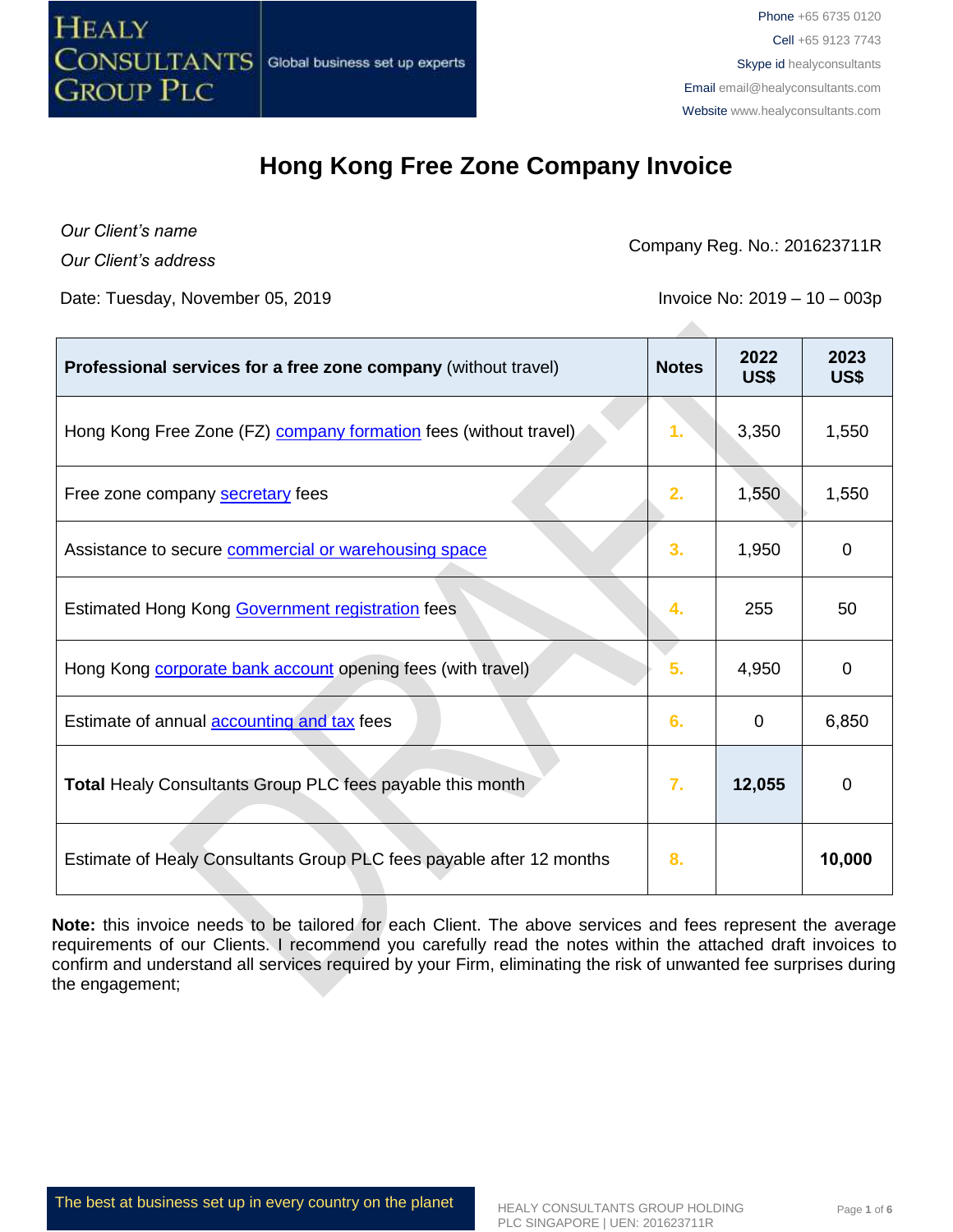#### *Notes to invoice above*

**1.** Healy Consultants Group PLC fees to legally register our Clients' Hong Kong Free Zone LLC within [one](http://www.healyconsultants.com/hong-kong-company-registration/fees-timelines/#timelines) [week \(click link\)](http://www.healyconsultants.com/hong-kong-company-registration/fees-timelines/#timelines) by **i)** choosing the optimum corporate structure for our Client's business activities; **ii)** reserving a SEZ company name with [Companies Registry;](http://www.cr.gov.hk/en/public/services.htm) **iii)** settling our accountant and lawyer fees and **iv)** preparing a high quality company incorporation application with the [Companies Registry;](http://www.cr.gov.hk/en/public/services.htm)

All [engagement fees](http://www.healyconsultants.com/company-registration-fees/) (click link) are agreed and paid up front and agree to the fees published on our country web pages. Consequently, there are no hidden fees or surprises or ambushes throughout the engagement. All engagement deadlines are agreed up front in the form of [a detailed project plan,](http://www.healyconsultants.com/index-important-links/example-project-plan/) mapping out deliverables by week throughout the engagement term.



Every week during the engagement, Healy Consultants Group PLC will email our Client a [detailed status](http://www.healyconsultants.com/index-important-links/weekly-engagement-status-email/)  [update.](http://www.healyconsultants.com/index-important-links/weekly-engagement-status-email/) Our Client is immediately informed of engagement problems together with solutions. Your dedicated engagement manager is reachable by phone, Skype, live chat and email and will communicate in your preferred language;

- 2. In accordance with **Hong Kong New Companies Ordinance** (click link), each Hong Kong Free Zone LLC must appoint a company secretary, who may be a natural person or a body corporate, but the company secretary must be resident in Hong Kong. Healy Consultants Group PLC will act as your Hong Kong Company Secretary, for which our annual responsibilities include **i)** preparation and filing of the annual return; **ii)** securely maintaining company records; **iii)** liaising with the Hong Kong Government on behalf of our Client; **iv)** legal filing of changes of company structure; and **v)** ensuring company record compliance with local company law;
- **3.** In accordance with the Hong Kong Free Zone regulations, all companies are required to reserve a plot of land for office,or reserve a dedicated warehousing space for industrial use. If your Firm requires this service from Healy Consultants Group PLC, our one-time fee to supply physical office or warehousing space solutions amounts to US\$1,950. The monthly rent thereafter will be paid independently and directly to the Free Zone Authority by our Client. An estimate of such rental for a space is approximately US\$50 per sq. m per year, and the rental terms are six months' rental as security and six months' rent in advance;
- **4.** This fee is an estimate of Government costs payable during your Firm's engagement. For transparency purposes, all government fee payments will be supported by original receipts and invoices. Examples of government costs include **i)** reserving the company name with the [Companies Registry;](http://www.cr.gov.hk/en/public/services.htm) **ii)** obtain the certificate of incorporation with the [Companies Registry](http://www.cr.gov.hk/en/public/services.htm) and **iii)** sign up with [Inland Revenue Department.](http://www.ird.gov.hk/eng/welcome.htm) Following engagement completion, Healy Consultants Group PLC will refund our Client any excess of funds received over actual Government costs paid;
- **5.** Healy Consultants Group PLC will be pleased to open a Hong Kong corporate bank account with travel. It is a time consuming task, Healy Consultants Group PLC will shelter our Client from the administrative challenges. Unfortunately, all Hong Kong banks will request a one-hour bank interview with each bank signatory, shareholder and director. Consequently, [travel to Hong Kong \(](http://www.healyconsultants.com/hong-kong-company-registration/concierge-services/)click link) is compulsory, no exceptions.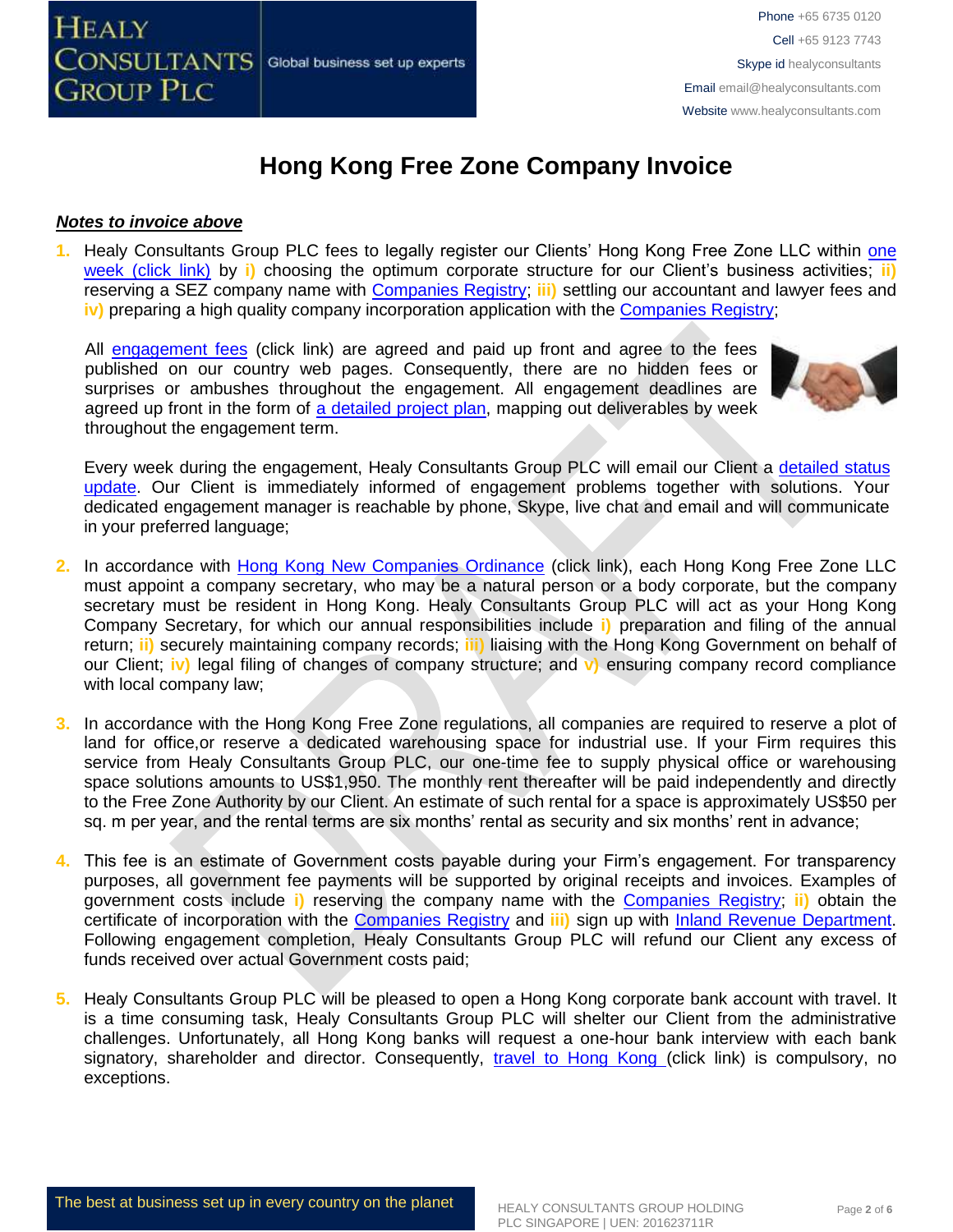

Phone +65 6735 0120 Cell +65 9123 7743 Skype id healyconsultants Email [email@healyconsultants.com](mailto:EMAIL@HEALYCONSULTANTS.COM) Website [www.healyconsultants.com](http://www.healyconsultants.com/)

# **Hong Kong Free Zone Company Invoice**

A more efficient, non-travel alternative is not to have a Hong Kong free zone corporate bank account. Instead, open [an international corporate bank account](http://www.healyconsultants.com/international-banking/) (click link) outside of Hong Kong. Examples include New York, Germany, Liechtenstein, Austria, Bulgaria, South Africa, Australia, London, South America or Dubai. All banks will be top tier banks in these countries with excellent internet banking services. Example of our global banking partners include HSBC, Standard Chartered Bank, Citibank, Barclays, ABN Amro, Bank of China, ANZ bank, Standard Bank, UBS, Credit Suisse;

As you can appreciate, it is a difficult task to obtain bank account approval through a newly formed free zone company, when shareholders and directors and bank signatories reside overseas. Healy Consultants Group PLC will prepare a business plan for the bank to optimize the probability of corporate bank account approval. However, the banks enjoy ultimate power of approval of free zone corporate bank account applications. Consequently, guaranteed success is outside of Healy Consultants Group PLC' control. What is inside our control is the preparation and submission of a high-quality bank application that maximizes the likelihood of approval.





There are additional corporate bank account opening fees for those Clients who **i)** appoint Healy Consultants Group PLC nominee shareholders and directors to their Hong Kong company and **ii)** wish to open a Hong Kong corporate bank account. Because Healy Consultants Group PLC nominee shareholders and directors must to travel to Hong Kong to meet the bank, our total fee for the corporate bank account opening will be increased to US\$5,950 to cover flight and hotel costs;

Global banks continue to tighten free zone corporate bank account opening procedures, their internal compliance departments completing more thorough due diligence of Clients. Consequently, our Clients should expect the bank account approval period to take at least 4 weeks from the KYC meeting in Hong Kong. Furthermore, local and global banks now require evidence of proof of business in the country where the corporate bank account will be, including sales contracts or lease agreement;

- **6.** For an active trading company, these **accounting and tax** fees are an estimate of Healy Consultants Group PLC fees to efficiently discharge your annual company accounting and tax obligations. Following receipt of a set of draft accounting numbers from your company, Healy Consultants Group PLC will more accurately advise accounting and tax fees. For a dormant company, Healy Consultants Group PLC fees are only US\$950
- **7.** All fees quoted in this invoice correspond to fees quoted [on Healy Consultants Group PLC's](http://www.healyconsultants.com/company-registration-fees/) website. Please review this invoice carefully to identify errors. During the rush of the business day, it is possible that Healy Consultants Group PLC inadvertently made fee calculation errors, typing errors or omitted services or omitted historic fee payments from Clients. In the unfortunate event you identify invoice errors, please revert to me directly re the same. I apologize in advance if I or my staff made invoice errors;
- **8.** Assuming our Clients re-engage Healy Consultants Group PLC in year 2, this fee is an estimate of the fees payable next year, 12 months after the date of company registration;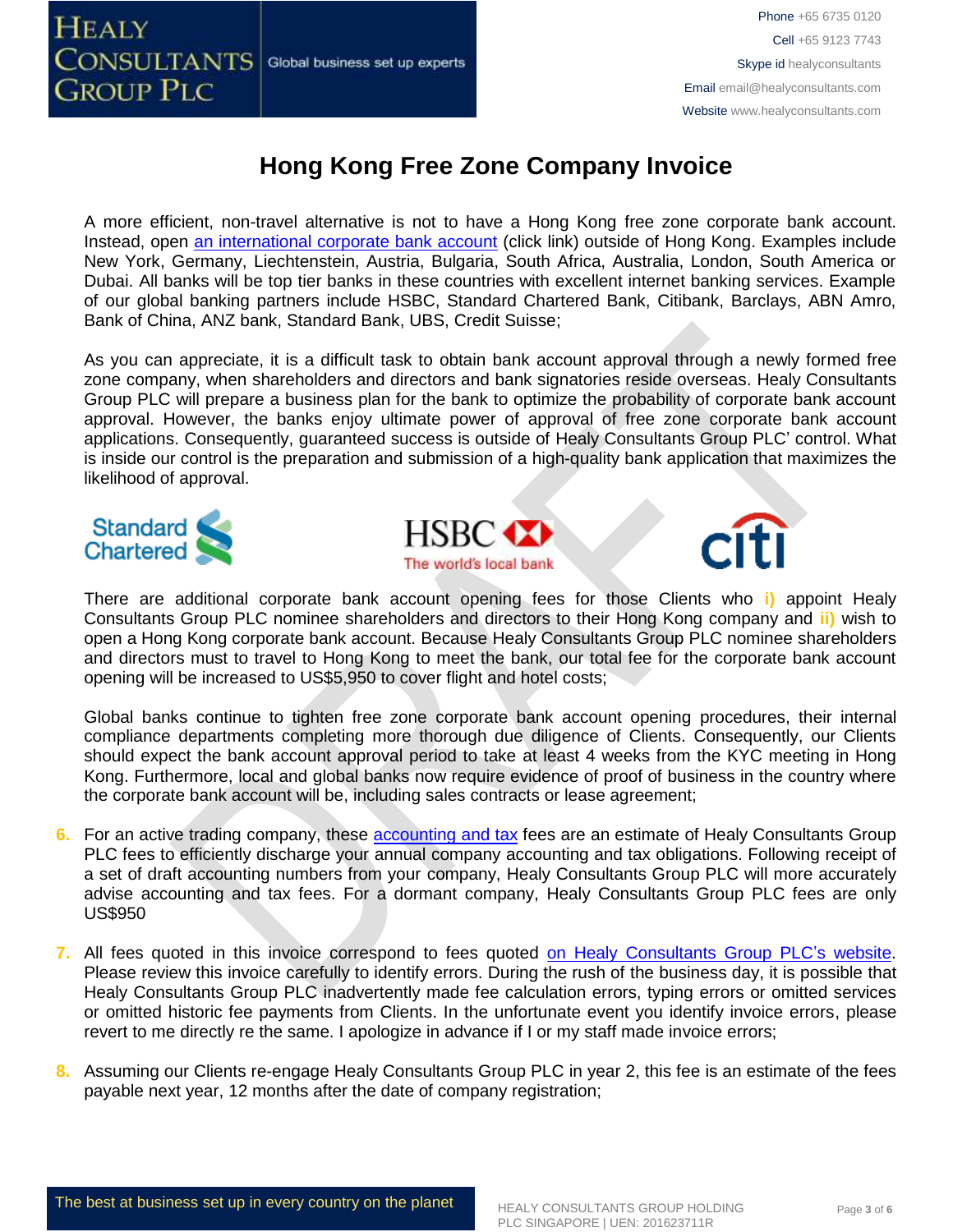

Phone +65 6735 0120 Cell +65 9123 7743 Skype id healyconsultants Email [email@healyconsultants.com](mailto:EMAIL@HEALYCONSULTANTS.COM) Website [www.healyconsultants.com](http://www.healyconsultants.com/)

# **Hong Kong Free Zone Company Invoice**

- **9.** The fees quoted in this invoice are a prediction of the fees required to efficiently and effectively complete this engagement in a timely manner. If during the engagement Healy Consultants Group PLC realizes that the project is more complex than anticipated, requiring a large additional investment of time, my Firm will revert to request additional fees;
- **10.** Depending on the nature of the business of our Client, there is a 75% probability that the relevant free zone authority will require our Client to provide **i)** a feasibility study and **ii)** an environmental impact study (EIS) investment project. If needed, Healy Consultants Group PLC can **i)** prepare a quality business plan to secure confirmation of interest from multiple local authorities and thereafter, **ii)** prepare and submit a quality feasibility study and EIS to our Client's preferred zone. Additional fees will apply for these services. After review of the documents, the FZ authority will also confirm business setup capital including **i)** exact type of foreign investment certificate required, **ii)** paid-up capital required to secure the same and **iii)** manufacturing permits and licenses to be secured;
- **11.** In accordance with the [Hong Kong New Companies Ordinance,](http://www.cr.gov.hk/en/companies_ordinance/docs/NewCO_C622_HL_FullVersion-e.pdf) there is no minimum issued share capital required for a Hong Kong free zone company;
- **12.** If our Client requires Healy Consultants Group PLC approval from the [Hong Kong Customs](http://www.customs.gov.hk/) before starting operations in Hong Kong, we are happy to help. Our fee for the same amounts to US\$1,950;
- **13.** In accordance with the [Hong Kong New Companies Ordinance,](http://www.cr.gov.hk/en/companies_ordinance/docs/NewCO_C622_HL_FullVersion-e.pdf) effective from March 3<sup>rd</sup> 2014, every Hong Kong company must have at least one individual director. If required, Healy Consultants Group PLC will be pleased to provide your firm with a professional nominee director. Our fee amounts to US\$3,900 per annum;



- **14.** If our Client requires additional nominee services [\(click link\),](http://www.healyconsultants.com/corporate-outsourcing-services/nominee-shareholders-directors/) Healy Consultants Group PLC will be pleased to assist. Our fee for professional, passive nominee corporate shareholder amounts to US\$2,100 per annum. Our fee to be both nominee director and shareholder amounts to US\$6,600 per annum. Being the sole shareholders and sole director of a Client's company exposes Healy Consultants Group PLC to reputation, litigation and financial risk;
- **15.** If required, Healy Consultants Group PLC will be pleased to assist your firm obtain Hong Kong business [visa](http://www.healyconsultants.com/hong-kong-company-registration/formation-support-services/) approvals. Our fee is US\$7,950 per person and includes preparation of a quality visa application and submitting to the correct Government immigration officers. The Government enjoys ultimate power of approval of visa applications, consequently, guaranteed success is outside of Healy Consultants Group PLC control. What is inside our control is the preparation and submission of a high-quality immigration visa application that maximizes the likelihood of visa approval. In the unfortunate event the visa application is rejected, Healy Consultants Group PLC will be happy to submit an appeal to secure visa approval. Healy Consultants Group PLC fees for each appeal amounts to US\$950;
- **16.** Depending on our Client business and nationality, the Hong Kong Government may require a special regulatory license to carry on your business in the country. Healy Consultants Group PLC will assist our Client secure license approval. However, the Government enjoys ultimate power of approval of company registrations and business licenses;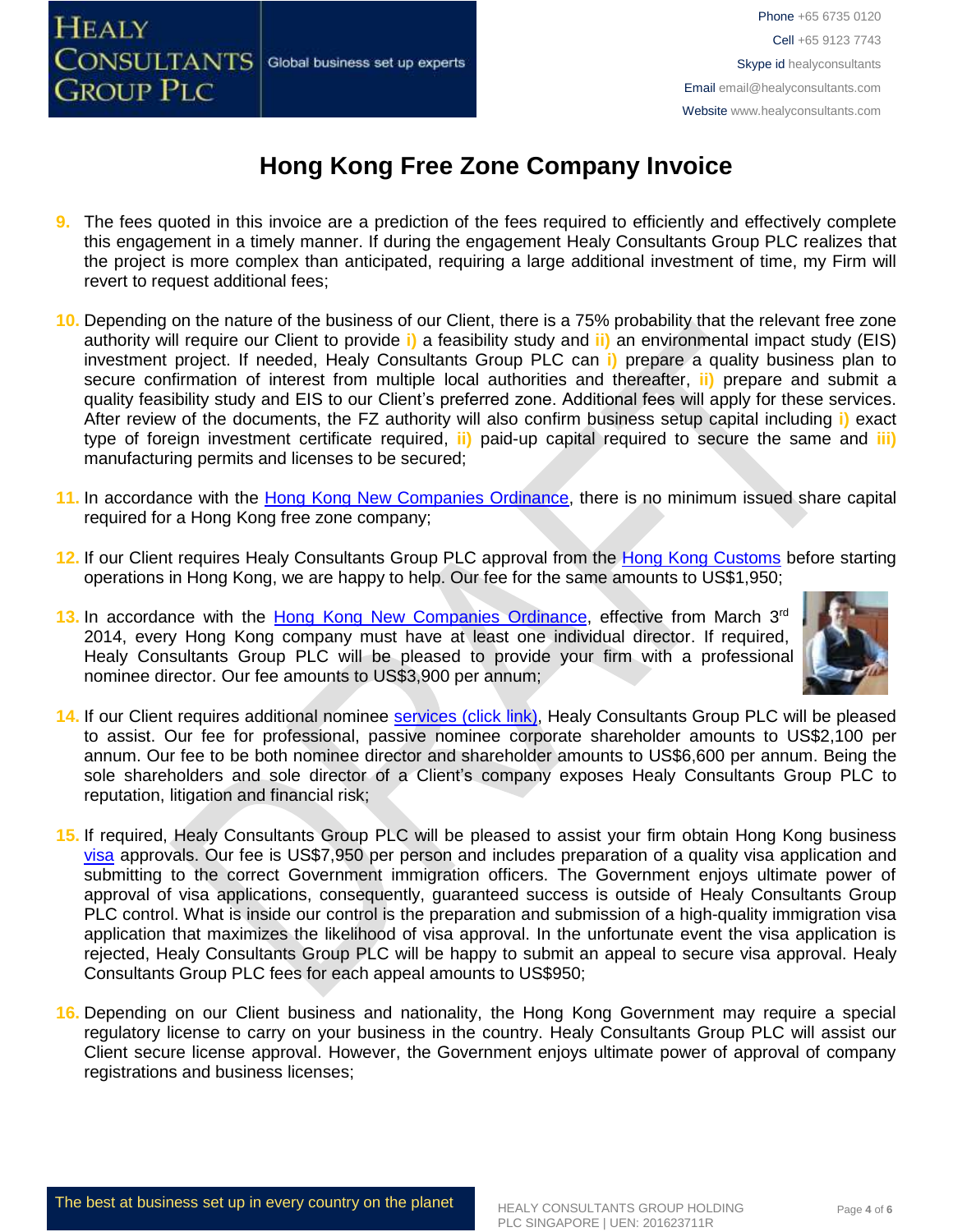

- **17.** Some of our Clients require an [immediate Hong Kong solution](http://www.healyconsultants.com/hong-kong-company-registration/turnkey-solutions/) (click link). With this strategy, within a day Healy Consultants Group PLC can supply our Client **i)** an existing dormant company number and **ii)** an already approved Hong Kong corporate bank account number and **iii)** a business address. Turnkey solutions are attractive to those entrepreneurs who wish to immediately close a country deal, sign a contract or invoice a customer. Our Clients will not have to travel to Hong Kong for change of bank signatory;
- **18.** Monthly and quarterly Government tax obligations include **i)** monthly payroll reporting and **ii)** quarterly GST and corporation tax returns. If you need our help, Healy Consultants Group PLC can complete monthly Government reporting for a monthly fee of US\$1,600. Healy Consultants Group PLC' monthly support will include **i)** receive in Dropbox the monthly invoices from our client; **ii)** label monthly bank statement transactions; and **iii)** monitor monthly profit levels to minimize annual tax **iv)** submission of monthly employee payroll reporting;
- **19.** During the engagement, shareholders and directors documents may need to be translated into the local language before the Government and Bank approves free zone company registration and corporate bank account opening respectively. Consequently, our Client should budget for possible additional translation and embassy atestation fees. Either our Client or Healy Consultants Group PLC can complete this administrative task;

As always, Healy Consultants Group PLC will negotiate with all third parties to eliminate or reduce additonal engagement costs. For transparency purposes, all third party fee payments will be supported by original receipts and invoices. Examples of possible third party payments include **i)** embassy fees **ii)** notary public costs **iii)** official translator fees;

- **20.** To assist our Clients to minimize foreign exchange costs, we offer the payment in SG\$, Euro, Pounds or US\$. Kindly let me know in which currency your Firm prefers to settle our fees and I will send an updated invoice, thank you;
- 21. Engage Healy Consultants Group PLC to **project manage (click link)** the set up of your business in every country on the planet. We are the best in the [world \(click link\)](http://www.healyconsultants.com/best-in-the-world/) at what we do and we are a one-stop-shop for the A to  $Z$  (click link) of every country engagement;
- 22. As stipulated on our **business website** and in section 3 of our engagement letter, Healy Consultants Group PLC will only commence the engagement following **i)** settlement of our fees and **ii)** completion and signing of our legal engagement letter;
- **23.** Healy Consultants Group PLC will only incorporate your free zone company after 75% of [due diligence](http://www.healyconsultants.com/due-diligence/)  [documentation](http://www.healyconsultants.com/due-diligence/) is received by email. Healy Consultants Group PLC will only open a corporate bank account after 100% of the Client's original due diligence documentation is received by courier;
- **24.** During the annual renewal engagement with our Client, our in-house Legal and Compliance Department reviews the quality and completeness of our Client file. Consequently, Healy Consultants Group PLC may revert to our Client to ask for more up to date [due diligence documentation;](http://www.healyconsultants.com/due-diligence/)